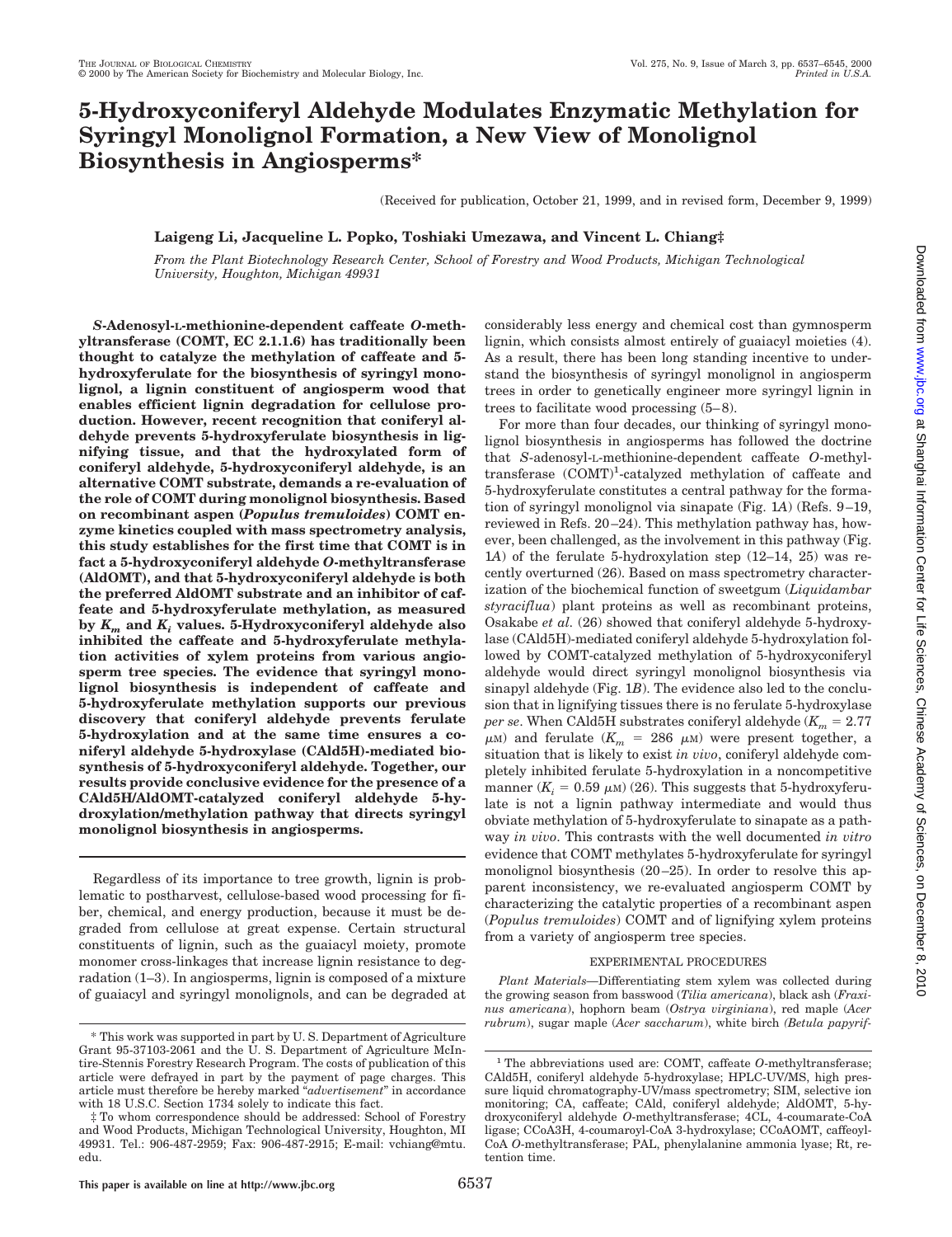

FIG. 1. *A*, traditional methylation pathway for syringyl monolignol biosynthesis involving a putative ferulate 5-hydroxylation step (*5H*). *B*, coniferyl aldehyde 5-hydroxylation/methylation pathway for syringyl monolignol biosynthesis.

*era*), and yellow birch (*Betula alleghaniensis*) trees, grown on the campus of Michigan Technological University. Aspen (*P. tremuloides*) and Sweetgum (*L. styraciflua*) xylem tissues were obtained, as described (26, 27), and stem xylem from *Acacia mangium*  $\times$  *auriculiformis* were collected from the greenhouse-grown trees. The xylem was stored in liquid nitrogen before use, as described (26).

*Chemical Synthesis of Substrates for Enzymatic Reactions—*5-Hydroxyferulate (28), feruloyl-CoA, and 5-hydroxyferuloyl-CoA thioesters (26, 29) were chemically synthesized as described. 5-Hydroxyconiferyl aldehyde was prepared from 5-hydroxyvanillin. To a stirred mixture of 5-hydroxyvanillin (168 mg, 1 mmol) (30) and monoethyl malonate (31)  $(0.17 \text{ ml})$  were added successively pyridine  $(0.4 \text{ ml})$ , piperidine  $(10 \mu\text{l})$ , and aniline (10  $\mu$ ), and the resulting solution was stirred at 55 °C for 40 h, cooled on ice, and diluted with 2 ml of ethyl acetate. After acidification with  $1 \times$  HCl to pH 2, the resulting mixture was diluted with 10 ml of ethyl acetate and washed with saturated NaCl solution until the washings became neutral, then dried over anhydrous  $Na<sub>2</sub>SO<sub>4</sub>$ . After evaporation, crude ethyl 5-hydroxyferulate (257.3 mg) was used to synthesize ethyl bis(ethoxyethyl)-5-hydroxyferulate without purification. To a stirred suspension of ethyl 5-hydroxyferulate (239 mg) and ethyl vinyl ether (1.65 ml) in  $\mathrm{CH}_2\mathrm{Cl}_2$  (4 ml dried over Alumina) at 0 °C, DL-10-camphorsulfonic acid (9.0 mg) was added, and after stirring the resulting solution at 0 °C for 3 h, 0.3 ml of tetrahydrofuran was added. Following stirring for another 20 min, DL-10-camphorsulfonic acid (9.7 mg) was added and the stirring was continued for another 15 min followed by the addition of about 1 ml of triethylamine to stop the reaction. The reaction mixture was poured onto a saturated  $NAHCO<sub>3</sub>$ solution and extracted with ethyl acetate, and the extracts were washed with a saturated NaCl solution until the washings became neutral and dried over Na<sub>2</sub>SO<sub>4</sub>. After evaporation of ethyl acetate, crude ethyl bis(ethoxyethyl)-5-hydroxyferulate was produced and purified by silica gel column chromatography (Kieselgel 60, Merck; solvent, ethyl acetate: *n*-hexane (1:4)) to give purified ethyl bis(ethoxyethyl)-5-hydroxyferulate (184.0 mg) for synthesizing bis(ethoxyethyl)-5-hydroxyconiferyl alcohol. To a stirred solution of ethyl bis(ethoxyethyl)-5-hydroxyferulate (184 mg, 0.48 mmol) in anhydrous  $CH_2Cl_2$  (4 ml, distilled over  $CaH_2$ ) at

 $-78$  °C was added dropwise 1 M diisobutylaluminum hydride in hexanes (580  $\mu$ l, 0.58 mmol) over a period of 15 min, and the resulting solution was stirred for an additional 30 min followed by the addition of 1 ml of methanol, and the reaction mixture was poured onto ethyl acetate, and the ethyl acetate was then washed with saturated NaCl solution twice and dried over  $Na<sub>2</sub>SO<sub>4</sub>$  and evaporated to dryness to afford a mixture of bis(ethoxyethyl)-5-hydroxyconiferyl aldehyde and bis(ethoxyethyl)-5-hydroxyconiferyl alcohol (160.2 mg), which was purified by silica gel TLC (Kieselgel 60 F254, Merck; solvent, ethyl acetate:*n*-hexane (1:2)) to give purified bis(ethoxyethyl)-5-hydroxyconiferyl aldehyde (2.1 mg, 1%) and bis(ethoxyethyl)-5-hydroxyconiferyl alcohol (83.9 mg, 51%) to be oxidized back to bis(ethoxyethyl)-5-hydroxyconiferyl aldehyde. To a stirred solution of bis(ethoxyethyl)-5-hydroxyconiferyl alcohol (53.7 mg, 0.158 mmol) in  $CH_2Cl_2$  (4 ml, dried over Alumina), activated MnO<sub>2</sub> (Aldrich,  $\sim 85\%$ ) (316 mg, 3.16 mmol) was added. Following stirring at room temperature for 50 min, the reaction mixture was filtered, and the solvent evaporated to give bis(ethoxyethyl)-5-hydroxyconiferyl aldehyde (55.3 mg, 100%). To a stirred solution of bis(ethoxyethyl)-5-hydroxyconiferyl aldehyde (50.0 mg) in acetone (2 ml) at 0 °C was added 1 N HCl, and the resulting solution was stirred at 0 °C for 6 min followed by dilution with ethyl acetate and washing successively with water and saturated NaCl solution. The organic layer was then dried over  $Na<sub>2</sub>SO<sub>4</sub>$  and evaporated to give 5-hydroxyconiferyl aldehyde (33.9 mg, 100%). The structure of 5-hydroxyconiferyl aldehyde was confirmed by <sup>1</sup>H and <sup>13</sup>C NMR, CH-COSY (CH-correlation spectroscopy), COLOC (correlation spectroscopy via long-range coupling), HMBC (heteronuclear multiple bond connectivity), and MS. NMR spectra were recorded with a JNM-LA400MK FT-NMR System (JEOL). Electron impact mass spectrometry (70 eV) was recorded with a JMS-DX303HF Mass Spectrometer equipped with a JMA-DA5000 Mass Data System (JEOL). 5-Hydroxyconiferyl aldehyde: <sup>1</sup>H NMR  $\delta$  (acetone- $d_6$ , carbon numbers are shown in Fig. 1*B*), 3.88 (3H, s, OCH<sub>3</sub>), 6.60 (1H, dd,  $J = 15.6$ ,  $J = 7.8$ , C<sub>8</sub>H), 6.88 (1H, d,  $J = 1.7$ ,  $C_6H$ ), 6.95 (1H, d,  $J = 1.7$ ,  $C_2H$ ), 7.50 (1H, d,  $J = 15.6$ ,  $C_7H$ ), 9.61 (1H, d,  $J = 7.8$ , C<sub>9</sub>H); <sup>13</sup>C NMR  $\delta$  (acetone- $d_6$ ), 56.6 (OCH<sub>3</sub>), 104.7 (C<sub>2</sub>), 111.2  $(C_6)$ , 126.5  $(C_1)$ , 127.2  $(C_8)$ , 138.3  $(C_4)$ , 146.5  $(C_5)$ , 149.3  $(C_3)$ , 154.4  $(C_7)$ , 193.8 (C<sub>9</sub>); MS  $m/z$  (%), 194 (M<sup>+</sup>, 100), 177 (10.8), 166 (24.4), 151 (53.9), 133 (8.0), 123 (21.1), 105 (7.0). All other chemicals used were obtained from Sigma/Aldrich.

*Expression of Aspen COMT cDNA in Escherichia coli and Purification of COMT Recombinant Protein—*Polymerase chain reaction was employed to introduce the *SphI* site at the 5'-end and *HindIII* site at the 3'-end of the coding sequence of the aspen *COMT* (6) using a sense primer (5'-ATCCGCATGCGCATGGGTTCAACAGGTGAA-3') and an antisense primer (5'-GGAAGCTTAGGCCTTCTTGCGGAATTC-3'). The polymerase chain reaction product was first cloned into a pCR2.1 vector (Invitrogen), from which the *Sph*I and *Hin*dIII fragment containing the *COMT* coding region was then cloned into a pQE-32 (Qiagen Inc.) expression vector to fuse a His-tag at the N-terminal of *COMT* cDNA sequence. After sequencing to confirm the accuracy of the aspen COMTpQE construct, the construct was transferred into *E. coli* M15-pREP. stain. The induction and expression of recombinant aspen COMT were conducted according to Li *et al.* (32). The M15-pREP<sub>4</sub> cell strain containing pQE-32 vector without a *COMT* cDNA insert was used as the control. After harvesting by centrifugation  $(2000 \times g$  for 10 min), the cell pellet was processed to affinity purify the COMT protein using the HisBind Resin affinity purification system (Novagen) according to the manufacturer's protocol. The purification was monitored by SDSpolyacrylamide gel electrophoresis and Western blot analysis, as described (32). After dialysis, the purified recombinant aspen COMT protein (200  $\mu$ g/ml) was stored in 50 mM Tris-HCl buffer (pH 7.5) containing 2 mM  $\beta$ -mercaptoethanol and 30% glycerol at -20 °C until use for enzyme activity assay.

*Enzyme Reaction Kinetics of Recombinant Aspen COMT Protein—* Our established COMT enzymatic activity assay (27, 33) was modified to allow a direct quantification of the reaction products by HPLC-UV/ Mass Spectrometry (MS) analysis for the enzyme kinetic studies. The reaction volume was 300  $\mu$ l containing 50 mM Tris-HCl (pH 7.5), 2 mM MgCl<sub>2</sub>, 5 mM  $\beta$ -mercaptoethanol, 100  $\mu$ M S-adenosyl-L-methionine, 1  $\mu$ g of purified recombinant COMT protein  $(\sim 24$  pmol) (boiled protein was used as the control), and varying concentrations of substrates (caffeate, 10–800  $\mu$ M; 5-hydroxyferulate, 5–800  $\mu$ M; 5-hydroxyconiferyl aldehyde, 0.25–50  $\mu$ M). For inhibition kinetics, two sets of 5-hydroxyconiferyl aldehyde concentrations,  $(0.25, 0.5, 0.75, \text{ and } 1 \mu M)$  and  $(0.75, 1, 2, \text{ and } 1 \mu M)$  $4 \mu$ M), were used to assay the 5-hydroxyconiferyl aldehyde-induced inhibition of COMT-mediated methylation of 5-hydroxyferulate and caffeate, respectively. 5-Hydroxyferulate (10, 50, 100, and 200  $\mu$ M) was used as the inhibitor for COMT-catalyzed reactions with 5-hydroxyconiferyl aldehyde and caffeate, respectively. Two sets of caffeate concentrations (25, 50, 100, and 150  $\mu$ M and 10, 50, 100, and 200  $\mu$ M) were tested for their inhibition effect on COMT-mediated methylation of 5-hydroxyferulate and 5-hydroxyconiferyl aldehyde, respectively. The reaction mixture was incubated at 30 °C for 5 min and the reaction was terminated by adding 10  $\mu$ l of 12 N HCl, and after adding 500 ng of *o*-coumarate as the internal standard, the reaction mixture was analyzed directly by HPLC UV/MS.

*Methylation and 5-Hydroxylation Activities of Plant Proteins from Stem Secondary Developing Xylem—*Developing xylem tissue (10 g) from each tree species was ground in liquid nitrogen and homogenized at 4 °C for 2 min in 25 ml of extraction buffer (0.1 M sodium phosphate, pH 7.5) containing 0.25 M sucrose, 1 mM EDTA, 1% polyvinylpyrrolidone-40, 20 mM absorbic acid, 5 mM  $\beta$ -mercaptoethanol, 1 mM phenylmethylsulfonyl fluoride, and  $1 \mu g/ml$  leupeptin. The homogenate was filtrated and centrifuged at  $10,000 \times g$  for 10 min at 4 °C, and the supernatant was further centrifuged at  $100,000 \times g$  for 90 min at 4 °C. The supernatant was then used for the COMT enzyme assay following the protocols described above, except the concentration of each substrate was fixed at 100  $\mu$ M and the crude protein quantity at 15  $\mu$ g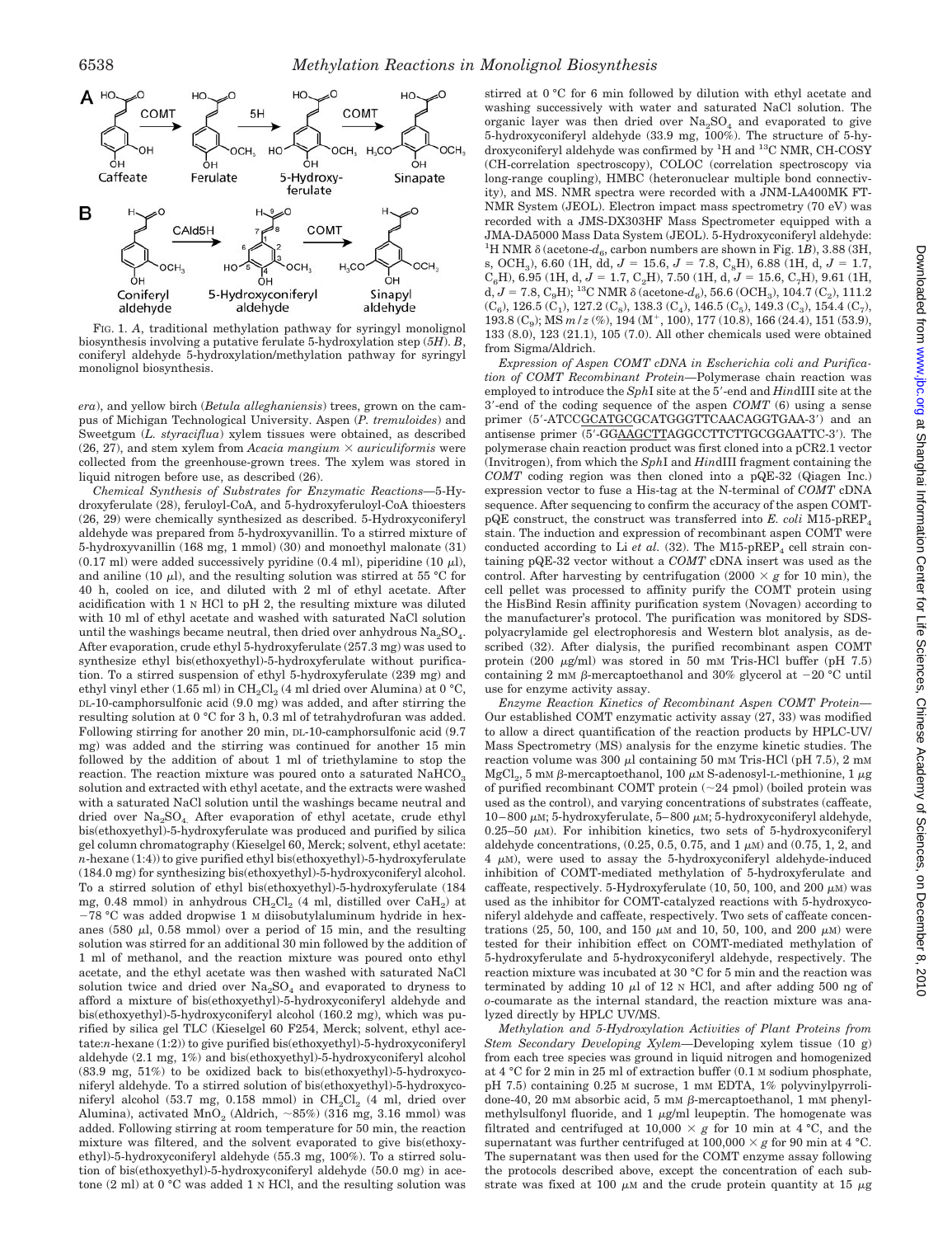(boiled protein was used as the control). The pellet was resuspended in 1 ml of phosphate buffer (50 mM, pH 7.5) containing 0.1 mM EDTA, 30% glycerol, and  $1 \mu g/ml$  leupeptin, and used immediately for the 5-hydroxylation activity assay according to Osakabe *et al.* (26), and the reaction mixture was analyzed directly by HPLC UV/MS. Protein concentrations were determined by using the Bradford dye reagent (Bio-Rad) with bovine serum albumin as the standard.

*HPLC UV/MS Analysis of Products from Enzymatic Reaction with Recombinant and Plant Proteins—*Without solvent extraction, the enzymatic reaction mixture  $(50 \mu l)$  was directly injected onto a Supelcosil ABZ-Plus column (25 cm  $\times$  2.1 mm  $\times$  5  $\mu$ m, Supelco) maintained at 40 °C with a flow rate of 0.25 ml/min and a gradient program of 20% acetonitrile in 10 mM formic acid (pH 2.5) for 12 min and then 20–100% acetonitrile from 12 to 16 min, and held at 100% acetonitrile for 5 min. The column was equilibrated in 20% acetonitrile for 5 min before each injection. The LC system was a Hewlett-Packard LC/MSD 1100 with a diode array detector and atmospheric pressure electrospray ionization (ESI) mass spectral detection. Sinapyl aldehyde: UV (measured in 20% acetonitrile in 10 mM formic acid, pH 2.5)  $\lambda_{\rm max}$  I 244 nm,  $\lambda_{\rm max}$  II 344 nm,  $\lambda_{\min}$  275 nm; MS (70 V)  $m/z$  (%), 207 (100), 192 (69.0), 177 (11); retention time (Rt) 10.64 min/UV, 10.79 min/MS (the flow path separation between UV detection and MS detection was 0.15 min). Sinapate: UV,  $\lambda_{\text{max}}$  I 238 nm,  $\lambda_{\text{max}}$  II 322 nm,  $\lambda_{\text{min}}$  264 nm; MS (70 V)  $m/z$  (%) 224 (12), 223 (100), 208 (36.0); Rt 9.45 min/UV, 9.59 min/MS. Ferulate: UV  $\lambda_{\text{max}}$ I 236 nm, $\lambda_{\text{max}}$ II 322 nm, $\lambda_{\text{min}}$  262 nm; MS (70 V)  $m/z$  (%) 193 (100), 178 (43), 149 (13), 134 (13); Rt 10.80 min/UV, 10.95 min/MS. Based on these properties of the authentic compounds, the detection and identification of the reaction products by the diode array detector was at their respective  $\lambda_{\text{max}}$  (344 nm for sinapyl aldehyde, 322 nm for sinapate and ferulate) and MS detection was in selective ion monitoring (SIM) negative ion mode (*m/z* 207.1 for sinapyl aldehyde, 223.1 for sinapate, 193.1 for ferulate, and 163.1 for *o*-coumarate) with a fragmentor voltage of 70 at which  $[M - H]$ <sup>-</sup> is usually the base peak in the MS spectrum. The identity of the product was further confirmed by comparing the ion fragmentation patterns of the product and authentic standard in MS scanning mode at 70 and 150 V. The product quantity was then obtained based on the response ratio of the authentic compound/internal standard using the UV signal.

*Measurement of Kinetic Constants for Recombinant Aspen COMT Protein—K<sub>m</sub>* and  $V_{\text{max}}$  values were determined from Lineweaver-Burk plots, and  $k_{\text{cat}}$  by dividing  $V_{\text{max}}$  by the enzyme concentration, based on two to three independent assays.  $K_i$  was derived from the slope of a plot of the apparent  $K_m$  for the substrate *versus* the corresponding inhibitor concentration at which the apparent  $K_m$  was obtained.

### RESULTS

Traditionally, functional characterization of lignin pathway *O*-methyltransferase has not given consideration to the purity and structural identity of enzymatic reaction products in question. In this study an approach to directly quantify the structurally confirmed products was adapted. Non-radioactive *S*adenosyl-L-methionine was used as the methyl donor and the reaction mixture was directly subjected to HPLC separation without solvent extraction to avoid variability in extraction efficiency for different organic compounds. The product structural identity was corroborated by diode array UV and MS signature comparison to authentic compounds. A major advantage of the current approach is that it allows unequivocal quantification of reaction products derived from the simultaneous reaction with an array of substrates. This enabled characterization of the protein-multisubstrate interactions likely to be typical of lignifying tissues where monolignol biosynthetic pathway intermediates, such as coniferyl aldehyde derivatives, are present together (26).

*Structural Confirmation of COMT Enzymatic Reaction Products Using E. coli-expressed and Purified Recombinant Aspen COMT—*5-Hydroxyconiferyl aldehyde, 5-hydroxyferulate (both were chemically synthesized, see "Experimental Procedures"), and caffeate, were incubated individually with purified recombinant aspen COMT from *E. coli*. Diode array detector (at 344 nm, the  $\lambda_{\text{max}}$  of sinapyl aldehyde) analysis of reaction products from 5-hydroxyconiferyl aldehyde (denoted as *Sample* in *green* in Fig. 2*A*) revealed a single peak with a retention time (Rt) of

10.64 min which co-eluted with authentic sinapyl aldehyde. No such peak could be detected in control (boiled protein) reaction (*purple*). To confirm the authenticity of this sinapyl aldehyde peak, the control and sample HPLC eluants were analyzed by MS, and the mass spectral data was acquired in the SIM mode targeting the  $[M - H]$ <sup>-</sup> fragment ion of  $m/z$  207 from sinapyl aldehyde. The total ion chromatogram of the sample eluent (*red*) showed a major peak at 10.79 min, which was absent in the control (*black*) and corresponds to the sinapyl aldehyde peak at 10.64 min (*green*) detected by diode array detector. Furthermore, the relative intensities of the fragmented ions (Fig. 2*A*, *inset*) derived from this 10.79-min MS peak were identical to those from authentic sinapyl aldehyde, confirming that the aldehyde precursor can be methylated during monolignol biosynthesis and that COMT can catalyze this reaction. Using the same analytical system, the COMT-catalyzed methylation of 5-hydroxyferulate (Fig. 2*B*) and caffeate (Fig. 2*C*) for the formation of sinapate and ferulate, respectively, were also confirmed. We then conducted the kinetics of COMT-catalyzed reactions.

*Kinetic Analysis of COMT-catalyzed Methylation of 5-Hydroxyconiferyl Aldehyde, 5-Hydroxyferulate, and Caffeate—* Lineweaver-Burk analysis indicated that *E. coli*-expressed COMT recombinant protein exhibited a similar turnover rate with each of the three different phenolic substrates used (Table I). However, COMT showed the highest affinity for 5-hydroxyconiferyl aldehyde with a  $V_{\text{max}}/K_m$  value 5 and 31 times those for 5-hydroxyferulate and caffeate, respectively, overturning the conventional claim that 5-hydroxyferulate is the best COMT substrate (16–19, 28, 34). The kinetic data further suggest that COMT is more specific for 5-methylation than for 3-methylation, and that, in the presence of all three potential substrates, COMT-catalyzed methylation of 5-hydroxyconiferyl aldehyde would be the dominant reaction leading to syringyl monolignol biosynthesis. In light of the discovery of Osakabe *et al.* (26) that noncompetitive inhibition among substrates modulates lignin pathway CAld5H activity, we tested whether the COMT function may also be regulated by its substrates. A mixture of equal molar caffeate, 5-hydroxyferulate and 5-hydroxyconiferyl aldehyde was incubated with recombinant COMT. This mixed substrate reaction resulted in a complete inhibition of caffeate and 5-hydroxyferulate methylation, but the conversion of 5-hydroxyconiferyl aldehyde into sinapyl aldehyde was conserved (Fig. 2*D*). Thus, while CAld5H function is modulated by coniferyl aldehyde (26), COMT activity, likewise, is regulated by its substrate 5-hydroxyconiferyl aldehyde.

Our interpretation of these results is that COMT associated with monolignol biosynthesis is a 5-hydroxyconiferyl aldehyde *O*-methyltransferase (AldOMT) with some affinity for caffeate and 5-hydroxyferulate. Therefore, we refer to this OMT enzyme as AldOMT, and propose that those plant *OMT* genes encoding EC 2.1.1.6 (35) also encode a 5-hydroxyconiferyl aldehyde *O*methyltransferase. To understand how 5-hydroxyconiferyl aldehyde may inhibit AldOMT function with 5-hydroxyferulate and caffeate *in vivo*, we studied AldOMT enzyme inhibition kinetics.

*AldOMT Enzyme Inhibition Kinetics—*Kinetic analysis showed that 5-hydroxyconiferyl aldehyde competitively inhibited AldOMT-catalyzed methylation of 5-hydroxyferulate (Fig.  $3A)$  with a  $K_i$  of 0.26  $\mu$ M (Fig. 3A, *inset*). On the other hand, 5-hydroxyferulate was also a competitive inhibitor for the methylation of 5-hydroxyconiferyl aldehyde (Fig. 3*B*), but with a *Ki* (Fig. 3*B*, *inset*) over 400 times that for 5-hydroxyconiferyl aldehyde. Furthermore, the *Ki* value for 5-hydroxyferulate as an inhibitor of AldOMT-catalyzed methylation of 5-hydroxyconiferyl aldehyde is over 7-fold higher than the  $K<sub>m</sub>$  (Table I) for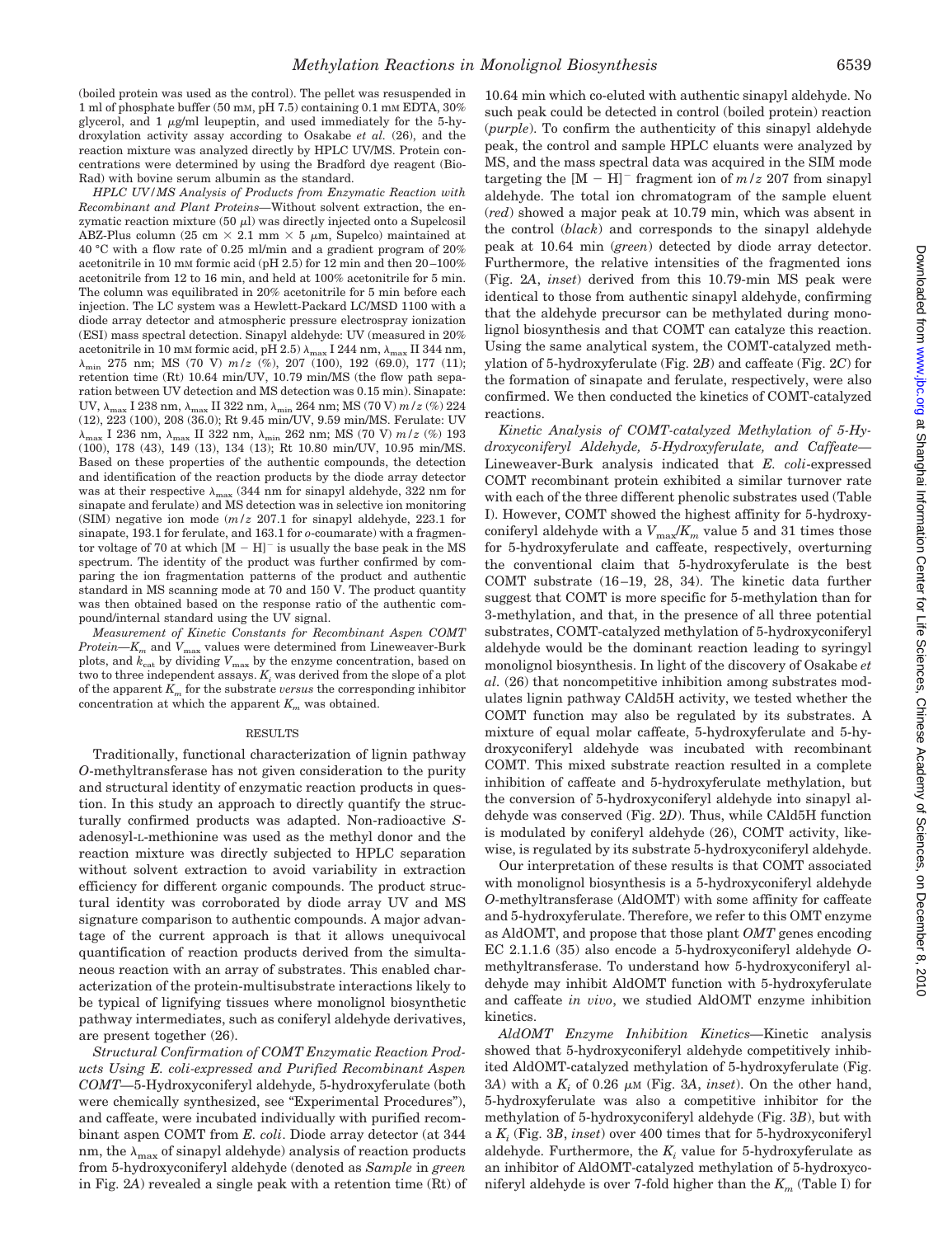

FIG. 2. **HPLC separation of products from enzymatic reactions with recombinant COMT and plant xylem proteins.** Reaction conditions and product separation and identification are described under "Experimental and Procedures." *A*, HPLC-UV (344 nm) and HPLC-MS (SIM, 70 V; *m/z* 207.1) chromatograms of control (boiled recombinant protein: *purple,* UV; *black,* MS) and sample (purified recombinant COMT protein: 24 pmol, *green*, UV; *red*, MS) reaction mixtures with 5-hydroxyconiferyl aldehyde  $(50 \mu)$  as the substrate (Rt 6.83 min/UV). The internal standard (*I.S*.) was *o*-coumarate (Rt 19.00 min/UV). *Inset A*, negative ion electrospray (NI-ES) mass spectrum (scanning mode at 70 V) of the reaction product sinapyl aldehyde (Rt 10.79 min/MS, 10.64 min/UV) is identical to that of the authentic standard. *B*, HPLC-UV (322 nm) and HPLC-MS (SIM, 70 V; *m/z* 223.1) chromatograms of control (boiled recombinant protein: *purple*, UV; *black*, MS) and sample (purified recombinant COMT protein: 24 pmol, *green*; UV, *red*, MS) reaction mixtures with 5-hydroxyferulate (50  $\mu$ M) as the substrate (Rt 6.03 min/UV). The internal standard (*I.S*.) was *o*-coumarate (Rt 19.00 min/UV) and the only product was identified as sinapate based on its identical retention time (9.45 min/UV) and UV spectral property to those of the authentic standard. *Inset B*, NI-ES mass spectrum (scanning mode at 70 V) of the reaction product (Rt 9.59 min/MS) is also identical to that of the authentic sinapate. *C*, HPLC-UV (322 nm) and HPLC-MS (SIM, 70 V; *m/z* 193.1) chromatograms of control (boiled recombinant protein: *purple*, UV; *black*, MS) and sample (purified recombinant COMT protein: 24 pmol, *green*,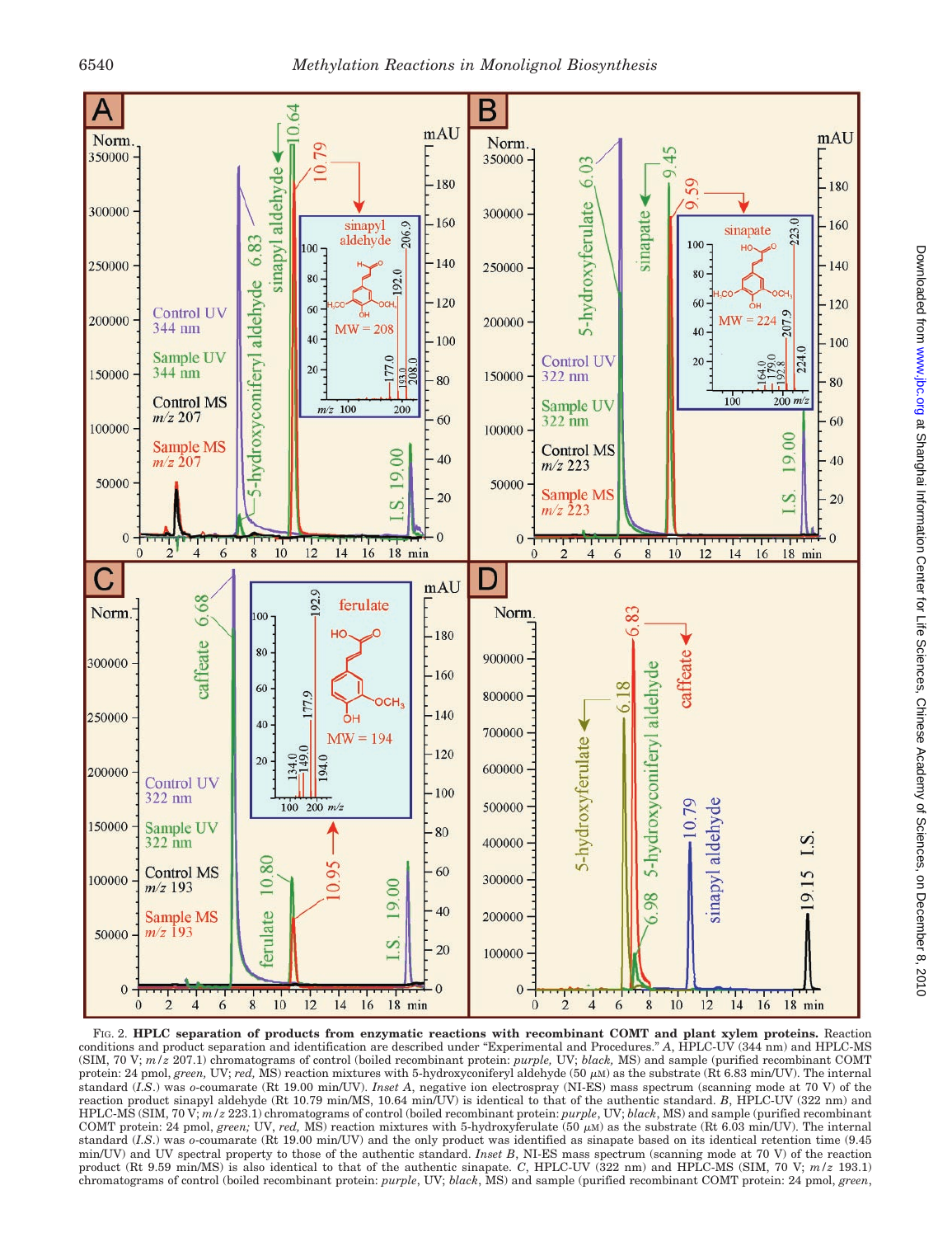TABLE I

*Kinetic parameters of methylation of various phenolic substrates by purified recombinant aspen COMT protein* Values were mean  $\pm$  S.D. ( $n =$  two independent assays).

| Substrate                   | $K_m$   | $V_{\rm max}$                                | $k_{\text{cat}}$ |  |
|-----------------------------|---------|----------------------------------------------|------------------|--|
|                             | $\mu$ M | $\mu M \, min^{-1} \qquad min^{-1}$          |                  |  |
| 5-Hydroxyconiferyl aldehyde |         | $2.6 \pm 0.3$ $2.0 \pm 0.3$ $24.9 \pm 3.5$   |                  |  |
| 5-Hydroxyferulate           |         | $15.0 \pm 0.6$ $2.2 \pm 0.3$ $28.1 \pm 4.2$  |                  |  |
| Caffeate                    |         | $75.1 \pm 3.3$ $1.85 \pm 0.1$ $23.1 \pm 1.1$ |                  |  |
|                             |         |                                              |                  |  |

5-hydroxyferulate as an AldOMT substrate. These kinetic data clearly indicate that methylation of 5-hydroxyferulate *in vivo* is unlikely to take place in the presence of 5-hydroxyconiferyl aldehyde, whereas 5-hydroxyconiferyl aldehyde methylation would not be affected by 5-hydroxyferulate. This identifies for the first time a substrate-sensitive methylation mechanism involved in syringyl monolignol biosynthesis in that the presence of 5-hydroxyconiferyl aldehyde would eliminate the production of sinapate from 5-hydroxyferulate *in vivo*. Similarly, 5-hydroxyconiferyl aldehyde was a competitive inhibitor (Fig. 4*A*) of AldOMT-catalyzed methylation of caffeate with a *Ki* of  $2.1 \mu M$  (Fig.  $4A$ , *inset*), whereas caffeate competitively inhibited methylation of 5-hydroxyconiferyl aldehyde (Fig. 4*B*) with a considerably higher  $K_i$  of 121.7  $\mu$ M (Fig. 4*B*, *inset*). These inhibition kinetic data together with the 30-fold higher  $V_{\text{max}}/K_m$ value for 5-hydroxyconiferyl aldehyde than for caffeate (Table I) suggest that AldOMT-mediated methylation of 5-hydroxyconiferyl aldehyde is unlikely to be affected by caffeate, whereas caffeate methylation would be blocked in the presence of 5-hydroxyconiferyl aldehyde. However, it could be argued that the *in vivo* concentrations of these competing acid substrates may be presented at levels high enough to relieve their inhibited reactions. Using HPLC/MS, we then analyzed the quantities (micrograms/g fresh tissue) of these phenolic acids in methanol extracts from xylem cells. The concentration of caffeate was estimated to be about  $0.003 \mu M$  and no ferulate could be detected, arguing strongly against that the *in vivo* concentrations of these acids would be sufficient to overcome their inhibited enzymatic reactions. This and the kinetic properties illustrated above and previously (26) further attest to the idea that, in the presence of coniferyl aldehyde derivatives, the acid pathway is not a viable option. In the absence of 5-hydroxyconiferyl aldehyde, however, Lineweaver-Burk analysis further indicated that the methylation of caffeate and 5-hydroxyferulate would not be effectively inhibited by 5-hydroxyferulate  $(K<sub>i</sub> = 58.4 \mu M$ , Fig. 5*A*) and caffeate  $(K<sub>i</sub> = 75 \mu M, Fig. 5B)$ , respectively. These kinetic data, in light of our early finding that ferulate 5-hydroxylation can occur in the absence of coniferyl aldehyde, lead to the conclusion that ferulate 5-hydroxylation/methylation may take place when CAld5H/AldOMT-mediated coniferyl aldehyde 5-hydroxylation/methylation is absent. This suggests that CAld5H/AldOMT modulation may be a part of a regulatory mechanism associated with cell wall development involving both lignification and the biosynthesis of other phenolics which utilize ferulate 5-hydroxylation/methylation pathway in angiosperms. To test whether these inhibitory effects on recombinant protein are also true for native plant proteins, methyl-



FIG. 3. **Kinetic analysis of the inhibition of 5-hydroxyferulate and 5-hydroxyconiferyl aldehyde methylation by 5-hydroxyconiferyl aldehyde and 5-hydroxyferulate, respectively.** Kinetic experiments are described under "Experimental and Procedures." *A*, Lineweaver-Burk plot of purified recombinant aspen COMT-catalyzed methylation of 5-hydroxyferulate (10 to 800  $\mu$ M) in the presence of 5-hydroxyconiferyl aldehyde at different concentrations (as shown). *Inset A*, a plot of the apparent  $K_m$  for the substrate 5-hydroxyferulate *versus* the corresponding inhibitor 5-hydroxyconiferyl aldehyde concentration at which it was obtained. Slope =  $K_m/K_i$ . *B*, Lineweaver-Burk plot of purified recombinant aspen COMT-catalyzed methylation of 5-hydroxyconiferyl aldehyde (0.25 to 50  $\mu$ M) in the presence of 5-hydroxyferulate at different concentrations (as shown). *Inset B*, a plot of the apparent *Km* for the substrate 5-hydroxyconiferyl aldehyde *versus* inhibitor (5-hydroxyferulate) concentration, as described in *inset A*.

ation reactions mediated by proteins from lignifying stem secondary xylem were studied.

*AldOMT Enzymatic Activities of Plant Xylem Proteins—*Ten angiosperm tree species were randomly selected to test whether the 5-hydroxyconiferyl aldehyde-modulated AldOMT function observed for recombinant aspen AldOMT is common to angiosperm species. Soluble protein extracts isolated from secondary developing xylem of these plants were found to exhibit methylation activities with caffeate, 5-hydroxyferulate, and 5-hydroxyconiferyl aldehyde when these substrates were present individually (Table II). When these substrates were mixed

UV; *red*, MS) reaction mixtures with caffeate  $(50 \mu M)$  as the substrate (Rt 6.68 min/UV). The internal standard  $(I.S.)$  was *o*-coumarate (Rt 19.00 min/UV) and the only product was identified as ferulate based on its identical retention time (9.45 min/UV) and UV spectral property to those of the authentic standard. *Inset C*, NI-ES mass spectrum (scanning mode at 70 V) of the reaction product (Rt 10.95 min/MS, 10.80 min/UV) is also identical to that of the authentic ferulate. *D*, HPLC-MS (SIM, 70 V; *m/z* 193.1, 179.1, and 209.1 (0.00–8.00 min); *m/z* 193.1, 207.1, and 223.1 (8.00–15.00 min) *m/z* 163.1 (15.00–21.00 min)) extracted ion chromatograms of control (boiled aspen xylem protein extracts: *black*) and sample (aspen xylem protein extracts, 15 <sup>m</sup>g of total protein) reaction mixtures with 5-hydroxyferulate (50 <sup>m</sup>M, *brown*, *m/z* 209.1, Rt 6.18 min/MS), caffeate (50  $\mu$ M, *red*,  $m/z$  179.1, Rt 6.83 min/MS), and 5-hydroxyconiferyl aldehyde (50  $\mu$ M, *green*,  $m/z$  193.1; Rt 6.98 min/MS) as substrates. The internal standard (*I.S*.) was *o*-coumarate (*m/z* 163.1, Rt 19.15 min/MS). The only reaction product detected was sinapyl aldehyde (*blue*, *m/z* 207.1, Rt 10.79 min/MS) based on its identical retention time and UV and MS spectral properties to those of the authentic standard.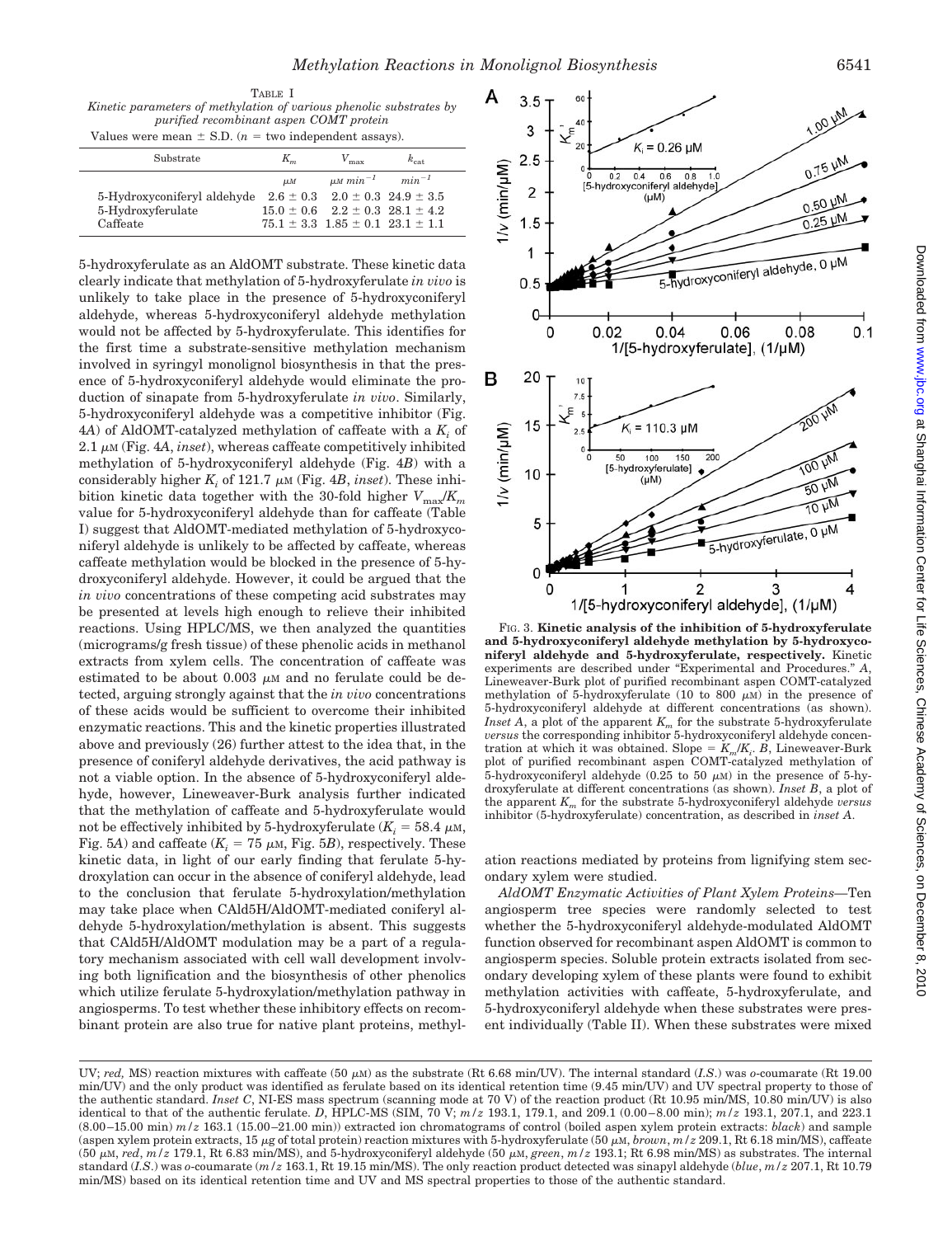

FIG. 4. **Kinetic analysis of the inhibition of caffeate and 5-hydroxyconiferyl aldehyde methylation by 5-hydroxyconiferyl aldehyde and caffeate, respectively.** Kinetic experiments are described under "Experimental Procedures." *A*, Lineweaver-Burk plot of purified recombinant aspen COMT-catalyzed methylation of caffeate  $(10-800 \mu)$  in the presence of 5-hydroxyconiferyl aldehyde at different concentrations (as shown). *Inset A*, a plot of the apparent  $K_m$  for the substrate caffeate *versus* inhibitor (5-hydroxyconiferyl aldehyde) concentration, as described above. *B*, Lineweaver-Burk plot of purified recombinant aspen COMT-catalyzed methylation of 5-hydroxyconiferyl aldehyde  $(0.25-50 \mu M)$  in the presence of caffeate at different concentrations (as shown). *Inset B*, a plot of the apparent  $K_m$  for the substrate 5-hydroxyconiferyl aldehyde *versus* inhibitor (caffeate) concentration, as described above.

and incubated with plant proteins, enzymatic methylation activities with caffeate and 5-hydroxyferulate were either abolished or drastically reduced, while methylation of 5-hydroxyconiferyl aldehyde became the dominant reaction (Table II). Thus, the biochemical characterization of recombinant as well as extracted plant proteins from various species provide unambiguous evidence that 5-hydroxyconiferyl aldehyde inhibits the enzymatic formation of ferulate and sinapate from caffeate and 5-hydroxyferulate, respectively, arguing against the involvement of ferulate and sinapate in syringyl monolignol biosynthesis in angiosperms. The irrelevance of ferulate to syringyl monolignol biosynthesis is in line with our previous recombinant CAld5H kinetic data showing that coniferyl aldehyde blocks ferulate 5-hydroxylation (26). The present evidence that sinapate is not involved in syringyl monolignol biosynthesis is consistent with the blocked biosynthesis of 5-hydroxyferulate (26) and with reports that proteins from actively lignifying tissues of various angiosperms do not utilize sinapate as a substrate for CoA ligation (36–38). To strengthen our present data it was necessary to test whether coniferyl aldehyde-induced inhibition of CAld5H activity with ferulate is also true for the plant CAld5H enzyme.



FIG. 5. **Kinetic analysis of the inhibition of caffeate and 5-hydroxyferulate methylation by 5-hydroxyferulate and caffeate, respectively.** Kinetic experiments are described under "Experimental Procedures." *A*, Lineweaver-Burk plot of purified recombinant aspen COMT-catalyzed methylation of caffeate (10 to 800  $\mu$ M) in the presence of 5-hydroxyferulate at different concentrations (as shown). *Inset A*, a plot of the apparent  $K_m$  for the substrate caffeate *versus* inhibitor (5-hydroxyferulate) concentration, as described above. *B*, Lineweaver-Burk plot of purified recombinant aspen COMT-catalyzed methylation of 5-hydroxyferulate  $(10-800 \mu)$  in the presence of caffeate at different concentrations (as shown). *Inset B*, a plot of the apparent  $K_m$  for the substrate 5-hydroxyferulate *versus* inhibitor (caffeate) concentration, as described above.

*CAld5H Enzymatic Activities of Plant Xylem Proteins—*Microsomal proteins isolated from secondary developing xylem tissue of the same 10 species used above were characterized for their 5-hydroxylation activities with ferulate and coniferyl aldehyde. Consistent with recombinant CAld5H function (26), xylem microsomal proteins from each plant exhibited a significantly higher rate of 5-hydroxylation for coniferyl aldehyde than for ferulate (Table III). However, in reactions of plant microsomal proteins with mixed substrates of ferulate and coniferyl aldehyde, enzymatic 5-hydroxylation of ferulate was completely abolished, whereas coniferyl aldehyde 5-hydroxylation activity was not compromised (Table III), in conformity with recombinant CAld5H function (26) and validating the idea that coniferyl aldehyde 5-hydroxylation/methylation is a general mechanism in angiosperms directing syringyl lignin biosynthesis.

## DISCUSSION

The present study demonstrates that competition among structurally similar pathway intermediates as substrates may modulate enzyme activities to guide the phenolic metabolism for monolignol formation. Specifically, here we show for the first time that substrate-modulated enzymatic methylation directs syringyl monolignol biosynthesis. 5-Hydroxyconiferyl al-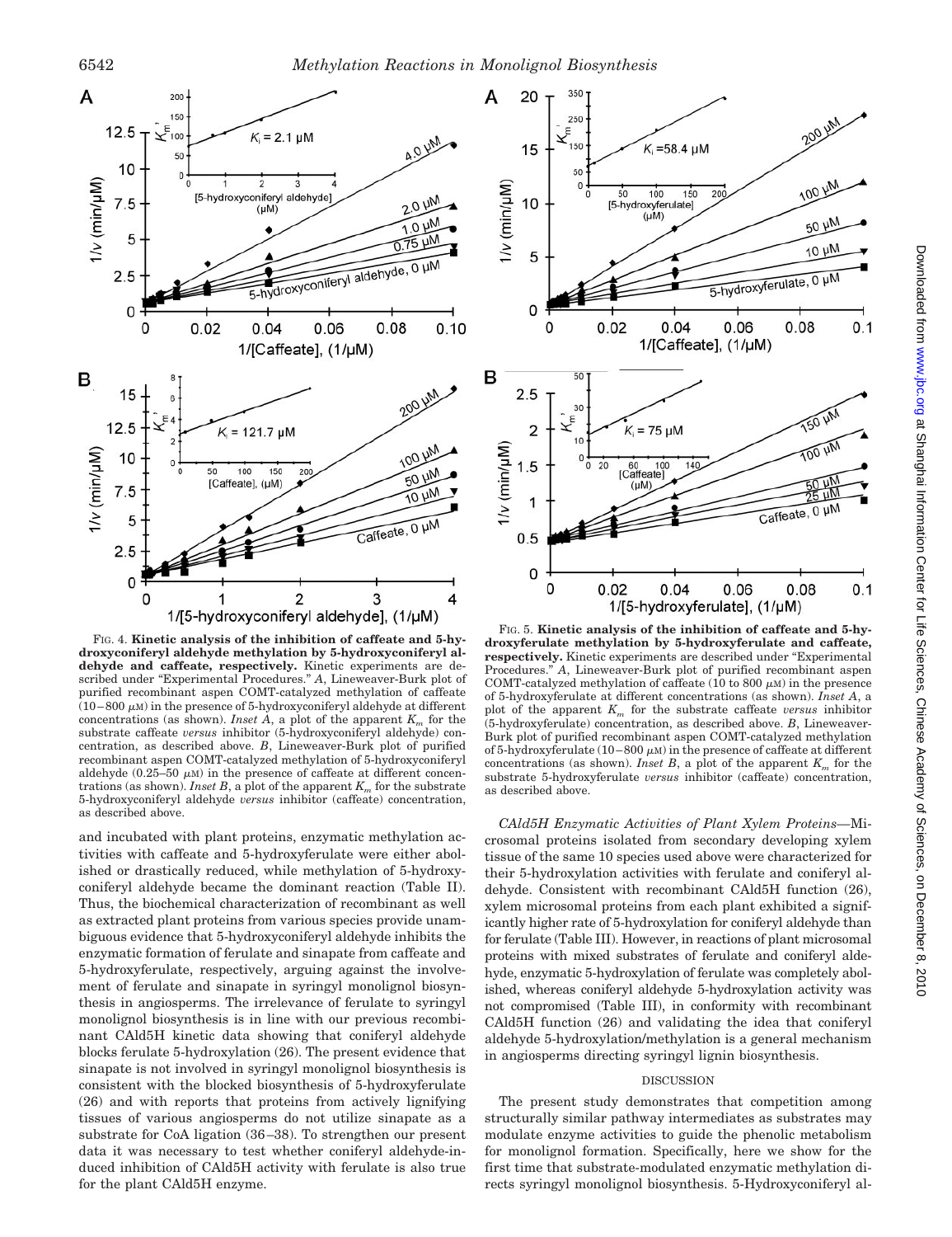#### TABLE II

*Effect of 5-hydroxyconiferyl aldehyde on the O-methyltransferase activity of developing xylem proteins from various angiosperm tree species* The following abbreviations are used: CA, caffeate; FA, ferulate; 5OHFA, 5-hydroxyferulate; SA, sinapate; 5OHCAld, 5-hydroxyconiferyl aldehyde; SAld, sinapyl aldehyde.

|                                                            | Substrate specificity |                      |                 |                           |                        |           |  |  |
|------------------------------------------------------------|-----------------------|----------------------|-----------------|---------------------------|------------------------|-----------|--|--|
| Species                                                    | CA to FA              | 50HFA to SA          | 5OHCAld to SAld | $CA + 5OHFA + 5OHCAld$ to |                        |           |  |  |
|                                                            |                       |                      |                 | FA                        | <b>SA</b>              | SAld      |  |  |
|                                                            |                       | nmol/min/mg proteins |                 |                           | $nmol/min/mg$ proteins |           |  |  |
| Aspen ( <i>P. tremuloides</i> )                            | 12.5                  | 15.6                 | 12.8            | 2.2                       | 0.1                    | $^{13.7}$ |  |  |
| Acacia (A. <i>mangium</i> $\times$ <i>auriculiformis</i> ) | 12.4                  | 27.9                 | 37.8            | 0.7                       |                        | 19.0      |  |  |
| Basswood $(T.$ americana)                                  | 11.2                  | 25.6                 | 39.4            | 0.6                       | 0.7                    | 23.2      |  |  |
| Black ash $(F.$ americana)                                 | 11.0                  | 18.9                 | 46.8            | 0.8                       |                        | 15.3      |  |  |
| Hophor beam $(O. virginiana)$                              | 8.9                   | 17.9                 | 20.8            | 0.6                       |                        | 27.9      |  |  |
| Red maple (A. <i>rubrum</i> )                              | 16.1                  | 24.7                 | 13.0            | 0.4                       |                        | 15.1      |  |  |
| Sugar maple (A. saccharum)                                 | 15.2                  | 21.2                 | 45.7            | 0.5                       | 0.2                    | 17.7      |  |  |
| Sweetgum (L. styraciflua)                                  | 7.7                   | 12.7                 | 16.2            | 2.2                       | 0.3                    | 19.2      |  |  |
| White birch $(B.$ papyrifera)                              | 9.6                   | 19.4                 | 7.6             | 0.4                       |                        | 11.1      |  |  |
| Yellow birch (B. alleghaniensis)                           | 11.9                  | 25.0                 | 20.8            | 0.5                       | 0.2                    | 22.1      |  |  |

#### TABLE III

*Effect of coniferyl aldehyde on the 5-hydroxylase activity of developing xylem microsomal proteins from various angiosperm tree species* The following abbreviations are used: CAld, coniferyl aldehyd. Other

abbreviations are the same as in Table II.

| Species                                                       | Substrate specificity |                    |                 |         |  |
|---------------------------------------------------------------|-----------------------|--------------------|-----------------|---------|--|
|                                                               | FA to<br>50HFA        | CAld to<br>50HCAld | $FA + C Ald to$ |         |  |
|                                                               |                       |                    | 50HFA           | 50HCAld |  |
|                                                               | pmol/min/mg           |                    | pmol/min/mg     |         |  |
|                                                               | proteins              |                    | proteins        |         |  |
| Aspen ( <i>P. tremuloides</i> )                               | 15.4                  | 948                | 0               | 970     |  |
| Acacia (A. <i>mangium</i> $\times$<br><i>auriculiformis</i> ) | 1.4                   | 87                 | 0               | 84      |  |
| Basswood $(T.$ americana)                                     | 0.8                   | 326                | 0               | 352     |  |
| Black ash $(F.$ americana)                                    | 5.5                   | 403                | 0               | 393     |  |
| Hophor beam $(O. virginiana)$                                 | 2.9                   | 1014               | 0               | 970     |  |
| Red maple (A. <i>rubrum</i> )                                 | 12.2                  | 342                | 0               | 386     |  |
| Sugar maple (A. saccharum)                                    | 0.6                   | 232                | 0               | 274     |  |
| Sweetgum $(L. styraciflua)$                                   | 10.3                  | 279                | 0               | 297     |  |
| White birch $(B.$ papyrifera)                                 | 14.6                  | 1261               | 0               | 1418    |  |
| Yellow birch ( <i>B. alleghaniensis</i> )                     | 4.4                   | 466                | 0               | 481     |  |

dehyde inhibits the formation of ferulate and sinapate (Fig. 2*D*, Table II) and thus the formation of syringyl monolignol from these precursors while favoring the formation of sinapyl aldehyde as an effective route to the syringyl monolignol. This and our previous report that coniferyl aldehyde inhibits 5-hydroxyferulate formation (26) (Table III) are evidence that the hydroxycinnamates, ferulate, 5-hydroxyferulate, and sinapate, are not involved in syringyl monolignol biosynthesis. The results further confirm our previous conclusions that ferulate 5-hydroxylation/methylation is sequestered from coniferyl aldehyde 5-hydroxylation/methylation, and that CAld5H/AldOMT-mediated coniferyl aldehyde 5-hydroxylation/methylation is specific to lignification. Our results challenge the traditional paradigm that a ferulate 5-hydroxylation/methylation pathway generates syringyl lignin (9–25).

5-Hydroxyconiferyl aldehyde and coniferyl aldehyde modulation appear to be widely distributed in angiosperms (Tables II and III). In the presence of coniferyl aldehyde and 5-hydroxyconiferyl aldehyde, 4-coumarate **3** and caffeate **5** are the only two hydroxycinnamates that are likely to be metabolized into monolignols (Fig. 6). 4-Coumarate **3,** which is formed from cinnamate **2** by the action of a highly substrate-specific P450 monooxygenase of the CYP73 family, cinnamate 4-hydroxylase (39–41), is the most preferred substrate of 4-coumarate:CoA ligase (4CL), and 4-coumaroyl-CoA ester **4** the most important 4CL product (36–38). 4-Coumaroyl-CoA **4** can then be converted to caffeoyl-CoA **6** by a 4-coumaroyl-CoA 3-hydroxylase (CCoA3H) such as that reported in *Silene dioica* (42), parsley

(43), *Zinnia* (44), and *Lithospermum erythrorhizon* (45), although these activities may actually be polyphenol oxidases (45–47). Thus, the conversion of 4-coumarate **3** to caffeoyl-CoA **6** via 4-coumaroyl-CoA **4** represents one lignin precursor pathway. Alternatively, 4-coumarate **3** can be enzymatically 3-hydroxylated into caffeate **5** (48, 49), mediated by 4-coumarate 3-hydroxylase as shown by Kojima and Takeuchi (49), and in turn caffeate **5** can be activated by 4CL into caffeoyl-CoA **6** (38, 50, 51) for further metabolism into downstream intermediates, representing another possible biosynthetic pathway for monolignol biosynthesis. It needs, however, to be stressed that neither CCoA3H nor 4-coumarate 3-hydroxylase have been cloned and their activities have not been unambiguously demonstrated in actively lignifying tissues of any plant species (23). 4CL substrate specificity for 4-coumarate **3** and caffeate **5** also must be clarified in consideration of possible substrate-modulated enzyme activities, as reported here and in our previous studies (26, 52). Prior to the corroboration of definitive 3-hydroxylation and CoA ligation steps involved in lignin biosynthesis, the current available data seem to support the operation of either or both of these alternative pathways for monolignol biosynthesis.

Monolignol biosynthesis from caffeate **5** to ferulate **13** is unlikely in the presence of 5-hydroxyconiferyl aldehyde **9** (Fig. 2*D* and Table II), obviating also the CoA ligation of ferulate **13** to feruloyl-CoA **7** as a path to monolignols *in vivo*. Instead, feruloyl-CoA **7** can be formed from caffeoyl-CoA **6** by the action of caffeoyl-CoA 3-*O*-methyltransferase (CCoAOMT) (44, 53– 55), as shown in Fig. 6. Although with an insignificant catalytic activity as compared with 3-methylation, CCoAOMT was also shown to mediate the *in vitro* 5-methylation of 5-hydroxyferuloyl-CoA **16** (33, 44), proposed to result from CoA ligation of 5-hydroxyferulate **14** (22, 36) or 5-hydroxylation of feruloyl-CoA **7** (44). However, CoA ligation of 5-hydroxyferulate **14** is not likely in view of our previous and current studies demonstrating that 5-hydroxyferulate **14** is not a pathway intermediate for monolignol biosynthesis (26). To date there is also no evidence to support a feruloyl-CoA **7** 5-hydroxylation pathway. Indeed, our previous enzymatic characterization of aspen and sweetgum plant proteins did not result in detectable 5-hydroxylation activity with feruloyl-CoA **7** (26). Together these results refute a pathway from feruloyl-CoA **7** to sinapoyl-CoA **17** via 5-hydroxyferuloyl-CoA **16** for the biosynthesis of syringyl monolignol (Fig. 6). Furthermore, using recombinant CCoAOMT protein, we did not detect its activity with 5-hydroxyconiferyl aldehyde **9**. Aspen xylem and purified recombinant AldOMT proteins also did not exhibit a significant methylation activity with authentic 5-hydroxyconiferyl alcohol **18,** suggesting that OMTs in lignifying xylem tissue do not utilize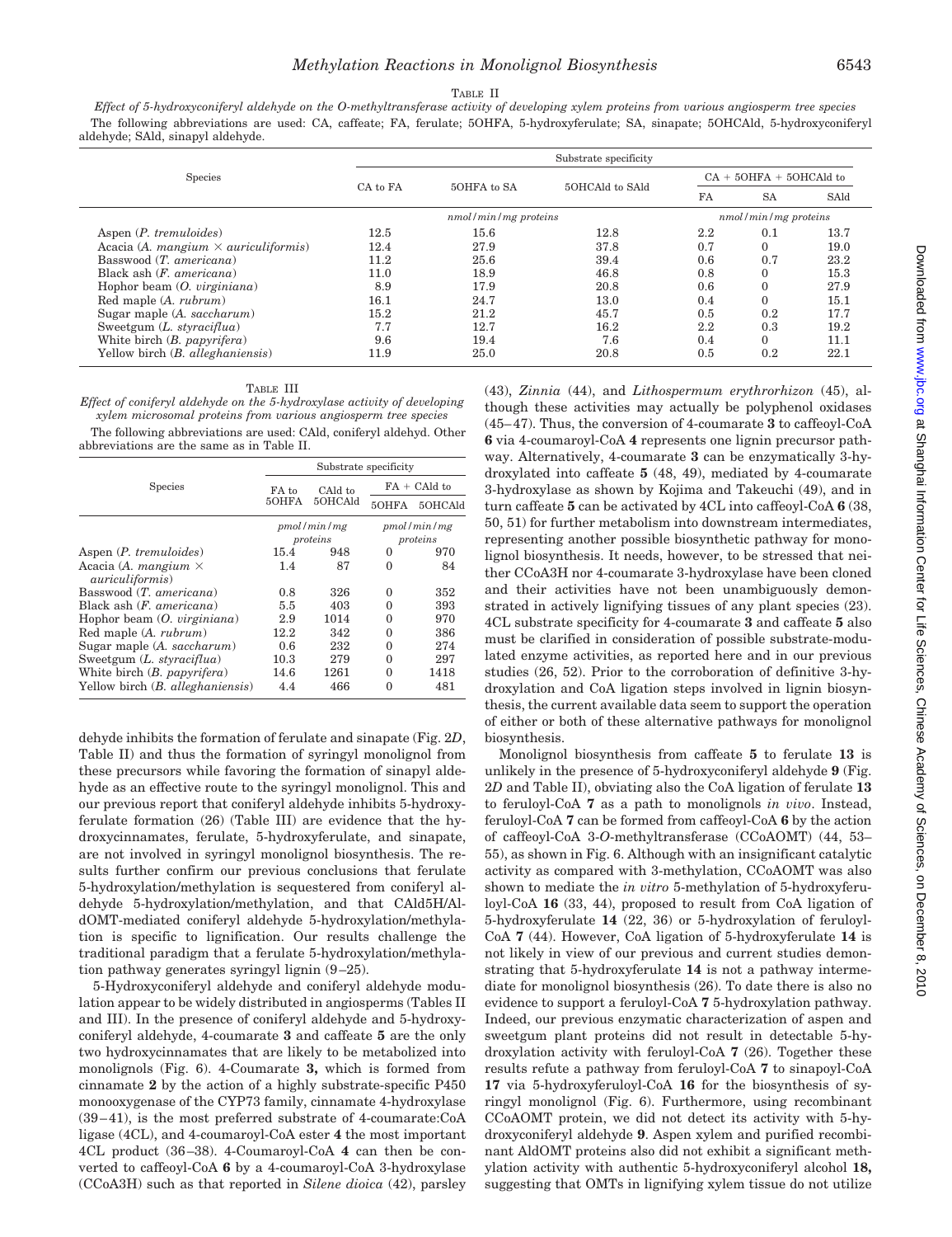

FIG. 6. **Biosynthetic pathway from phenylalanine 1 to coniferyl alcohol 11 and sinapyl alcohol 12 for the formation of guaiacylsyringyl lignin in angiosperms.** *PAL*, phenylalanine ammonia-lyase; *C4H*, cinnamate 4-hydroxylase; *C3H*, 4-coumarate-3-hydroxylase; 4CL, 4-coumarate-CoA ligase; *CCoAOMT*, caffeoyl-CoA *O*-methyltransferase; *CCR*, cinnamoyl-CoA reductase; *CAD*, cinnamoyl alcohol dehydrogenase.

5-hydroxyconiferyl alcohol effectively and thus arguing against a pathway from coniferyl alcohol **11** to sinapyl alcohol **12** via 5-hydroxyconiferyl alcohol **18,** as proposed by Fukushima *et al.* (56) and Chen *et al.* (57). However, the suggestion by Chen *et al.* (57) that oxidation of coniferyl alcohol **11** to coniferyl aldehyde **8** might lead to the biosynthesis of sinapyl alcohol **12** through sinapyl aldehyde **10** is consistent with our demonstration that coniferyl aldehyde 5-hydroxylation followed by AldOMT-mediated methylation direct syringyl monolignol biosynthesis in angiosperms.

Taken together, these results provide evidence that ring substitution-specific methylation directs monolignol biosynthesis in angiosperms. CCoAOMT mediates specifically the ring-3 methylation of guaiacyl intermediate caffeoyl-CoA **6** for the biosynthesis of common substrates for both guaiacyl and syringyl monolignols, and AldOMT, catalyzing distinctly the ring-5 methylation of 5-hydroxyconiferyl aldehyde **9,** is specific for syringyl monolignol biosynthesis. This is in line with the finding that suppression of CCoAOMT activity in transgenic tobacco reduced the biosynthesis of both guaiacyl and syringyl moieties, and that down-regulation of AldOMT (or previously COMT) preferentially attenuated syringyl monolignol biosynthesis (58). The specific function of CCoAOMT in catalyzing ring-3 methylation of guaiacyl derivative caffeoyl-CoA **6** is also consistent with its role as the major lignin pathway methylating enzyme in loblolly pine (33), a gymnosperm containing primary guaiacyl lignin. The commonality of a guaiacyl moietyspecific methylation function for CCoAOMTs in both angiosperm and gymnosperm species is in agreement with the highly conserved amino acid sequences of CCoAOMTs in these species (35). The amino acid sequences of AldOMTs (or previously COMT), however, differ significantly from those of CCoAOMTs (35), suggesting that AldOMT's specific function in the biosynthesis of syringyl monolignol was evolved after the divergence of angiosperms from gymnosperms, and that CCoAOMTs function remained in angiosperms after the divergence. Thus, in angiosperms, two distinct hydroxylation/methylation pathways regulate the biosynthesis of guaiacyl and syringyl mono